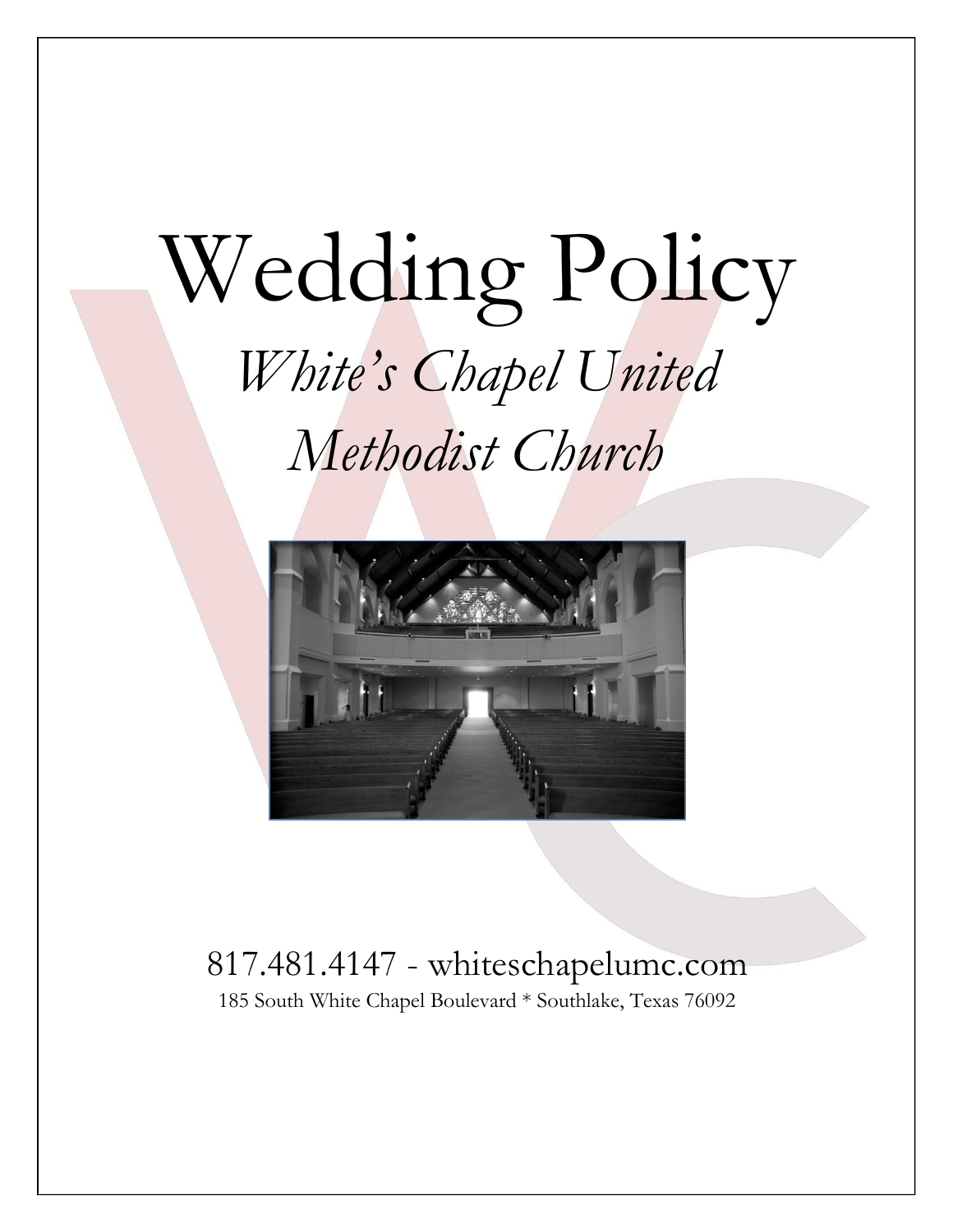### **TABLE OF CONTENTS**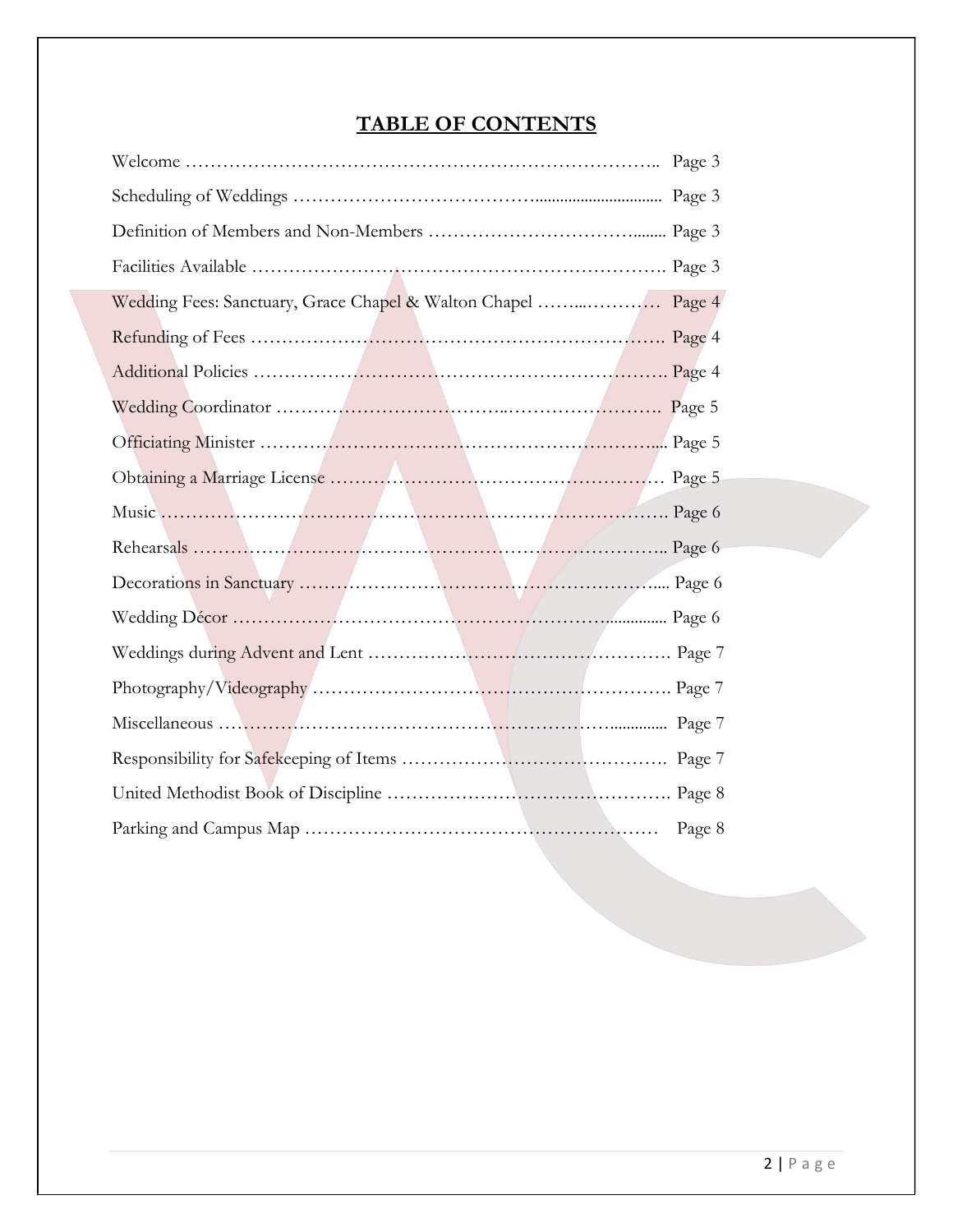#### **WELCOME**

Your wedding is the Christian celebration of your love and commitment to each other and to God. At White's Chapel United Methodist Church, we want to minister to you, through your wedding service. This sacred ceremony, in which you enter into a covenant with God and one other, creates the foundation for your marriage. By choosing to use a representative of God, and God's Church, you are inviting God's presence in your wedding and purposely asking for God's blessing upon the marriage.

#### **SCHEDULING OF WEDDINGS**

The scheduling of a wedding is arranged through our Church Wedding Coordinator, Annalisa Edgar. She will explain the details of all policies of White's Chapel United Methodist Church.

We do not schedule weddings during specific holiday weekends or church event weekends. Specifically: the week before and of Thanksgiving, the month of December, Christmas, Palm Sunday, Easter, Fourth of July.

Please be sure to check with the Church Wedding Coordinator to ensure your date is available. Our ceremonies are held at 11:00 AM, 1:00 PM or 5:00 PM on Fridays and Saturdays. For weekday weddings or Sunday weddings, please inquire for time options.

**You may arrive two hours before the scheduled time of the wedding and must be out an hour after the conclusion of the ceremony.** Arriving earlier or staying later than the designated time set by the church will result in an additional fee.

Tentative dates may be checked by telephone or email. However, final arrangements must be completed and finalized by the bride, groom, or parents by submitting a signed contract, fee schedule, and placing a non-refundable deposit. Only after these requirements have been met, will the wedding be placed on the church calendar. Our pastors also perform offsite weddings.

#### **DEFINITION OF MEMBERS & NON-MEMBERS**

For purposes of this policy book, "member" of White's Chapel UMC means the bride or groom, parents or grandparents of the bride or groom, or children of the bride or groom who have been members for at least six (6) months prior to date of booking.

"Non-members" are persons who either do not attend White's Chapel United Methodist Church or who have been official members for less than six (6) months at the time of scheduling.

Non-members may schedule their weddings **up to** one (1) year in advance of wedding ceremony date. Members may schedule as far in advance as the church calendar permits.

#### **FACILITIES AVAILABLE**

For larger weddings, our beautiful church sanctuary is available. It seats 2,500 but is still perfect for a wedding with 150 guests. Our stunning Grace Chapel seats 225 guests and, for a more intimate wedding, our lovely Walton Chapel/SPELL Chapel seats 65 guests.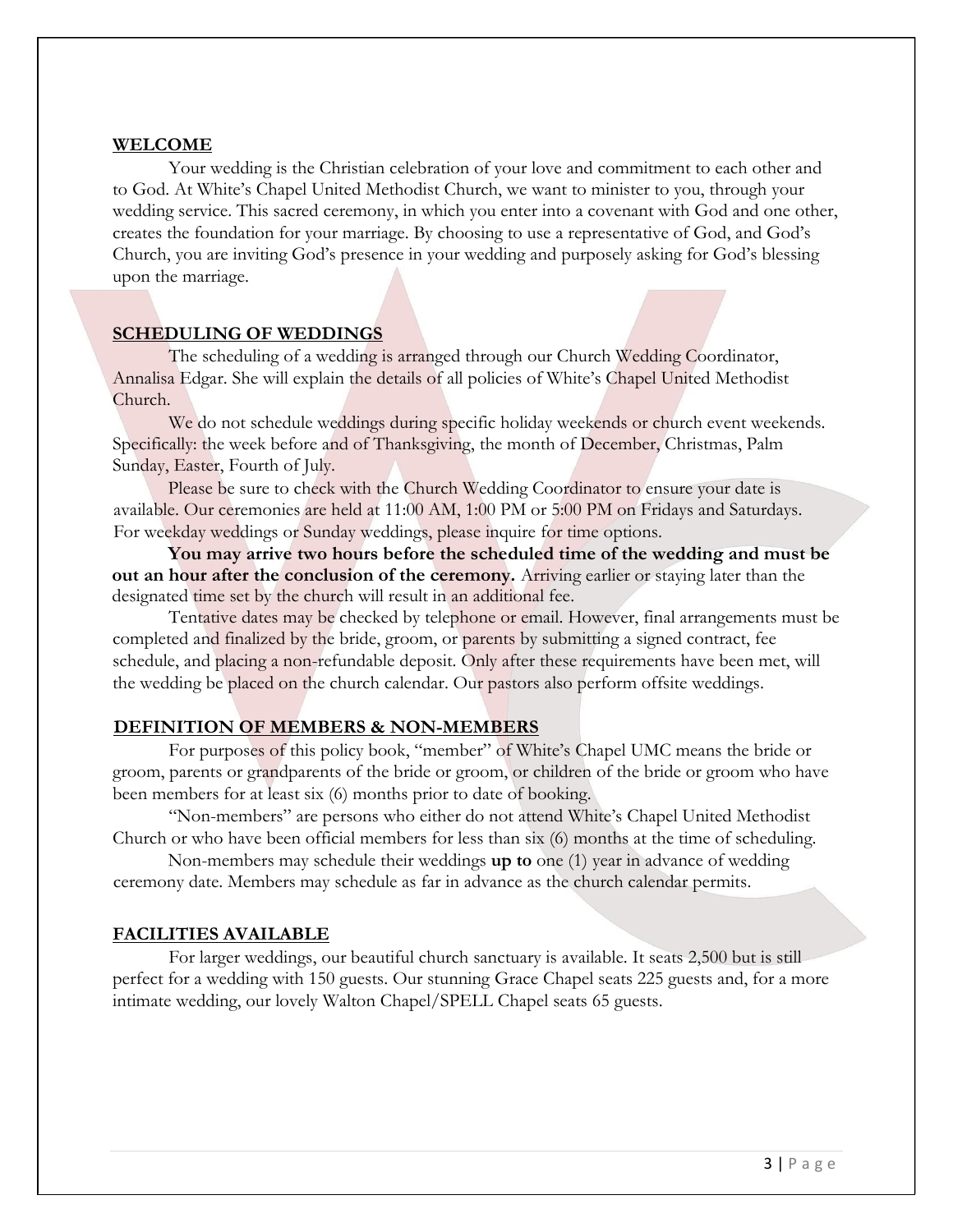#### *For Weddings:*

Sanctuary - *Capacity: 2500* Grace Chapel – *Capacity 225* Walton Chapel/SPELL Chapel – *Capacity 65\** 

*\* This is a firm number and limits the number of attendants to 3 each. Guests numbering more than 65 total will be required to use the Sanctuary/Grace Chapel for their wedding.* 

#### **WEDDING FEES: SANCTUARY, GRACE CHAPEL & WALTON CHAPEL**

#### **Sanctuary Wedding:**

\$1850.00 Members (Six months minimum) \$2400.00 Non-Members

- \* Traditional Sanctuary with center aisle that seats 2500
- \* Sanctuary available for one hour on rehearsal evening
- \* Sanctuary available for three hours on day of wedding
- \* Includes fee for all staff members: minister (counseling sessions required), church wedding coordinator, organist/pianist, sound technician and custodian
- \* Pre-planning with church wedding coordinator

#### **Grace Chapel Wedding:**

- \$1425.00 Members (Six months minimum) \$1950.00 Non-Members
- \* Traditional Chapel with center aisle that seats 225
- \* Grace Chapel available for one hour on rehearsal evening
- \* Grace Chapel available for three hours on day of wedding
- \* Includes fee for all staff members: minister (counseling sessions required), church wedding coordinator, organist/pianist, sound technician and custodian
- \* Pre-planning with church wedding coordinator

#### **Walton Chapel or SPELL Chapel Wedding:**

\$1000.00 Members (Six months minimum) \$1500.00 Non-Members

\* Historic Walton Chapel or SPELL Chapel provides an intimate setting and center aisle

\* Holds 65 guests and 3 attendants' maximum each (More guests and attendants require use of Sanctuary or Grace Chapel)

- \* Walton Chapel or SPELL Chapel available for one hour on rehearsal evening
- \* Walton Chapel or SPELL Chapel available for three hours on day of wedding
- \* Includes fee for all staff members: minister (counseling sessions required), church wedding coordinator, pianist (n/a for SPELL Chapel) and custodian
- \* Pre-planning with church wedding coordinator

#### **Additional Fees:**

\* \$500 non-refundable deposit is required to hold the date. This is due at time of signing and is applicable towards the balance.

#### **REFUNDING OF FEES**

The wedding deposit is non-refundable.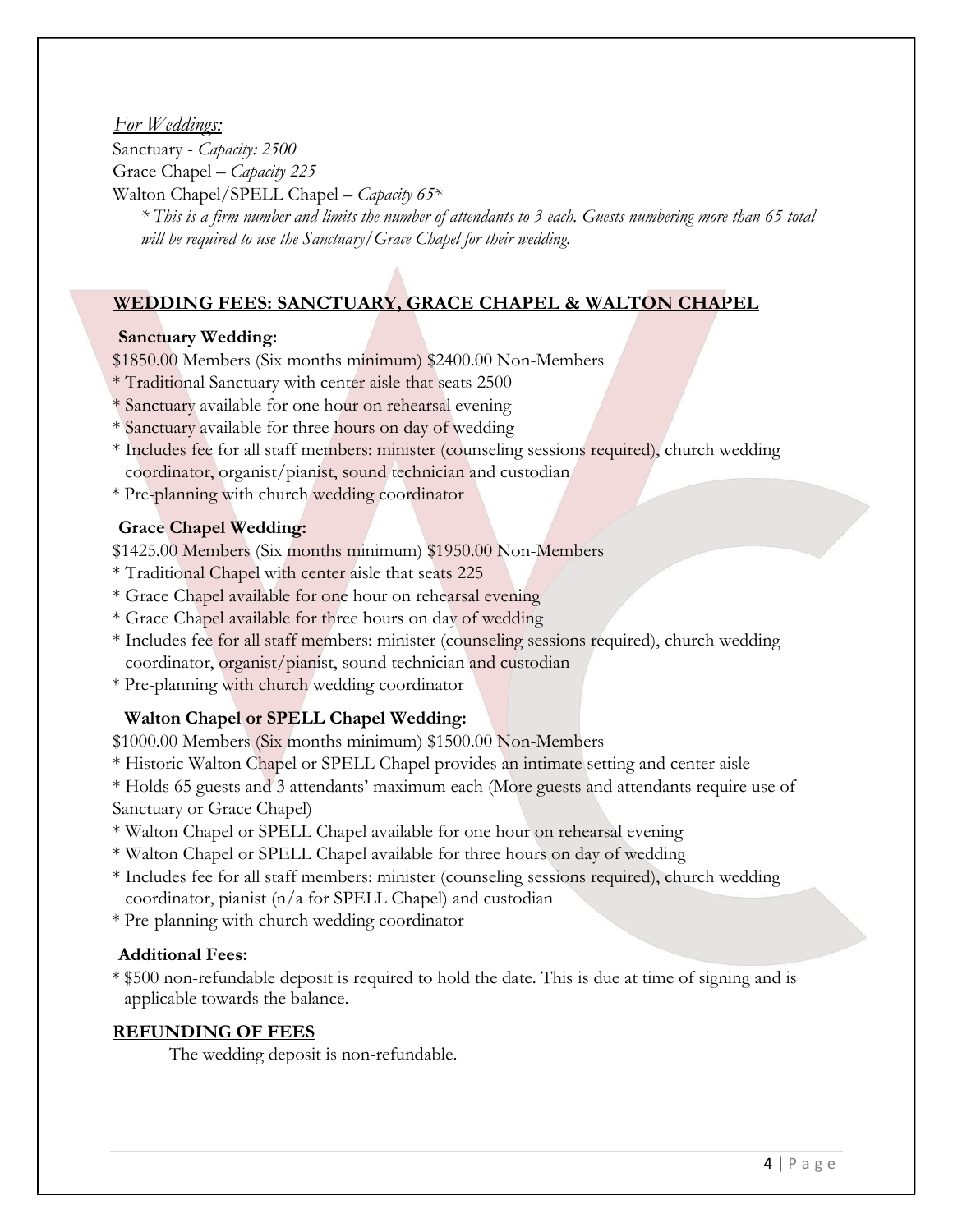#### **ADDITIONAL POLICIES**

Regrettably, the church has encountered situations where failure to abide by, or follow, our policies have resulted in damage to our church.

To combat the problem, WCUMC will require a valid credit card number to be held until your wedding is completed. A charge of \$500 will be applied if there is failure to abide by any policies outlined in this document. This number will not be entered into any database and will be immediately destroyed after the determination that any policies have not been broken.

It is with regret that it has become necessary to institute this policy. We sincerely hope that you accept the reasons behind its necessity.

#### **WEDDING COORDINATOR**

Our Church Wedding Coordinator is available for pre-wedding consultation regarding the details of the rehearsal and of the wedding ceremony. Rehearsals may need to be rescheduled if another wedding or church event needs the space during that time.

Only our Church Wedding Coordinator will conduct the rehearsal; the Coordinator will also assist the minister and the wedding party in the process of the ceremony. Due to the nature of planning a worship-filled wedding ceremony, we do not plan *wedding ceremonies* with outside wedding planners, family members or friends as a substitute for the bride or groom.

It is the bride and groom's responsibility to maintain contact with the WCUMC Wedding Coordinator to ensure the ceremony is presented at its best. The Church Coordinator, Annalisa Edgar, may be contacted at (817) 481-4147 (office), (817) 368-9517 (cell), or aedgar@whiteschapelumc.com.

#### **OFFICIATING MINISTER**

Only a WCUMC ordained Deacon or Elder in the United Methodist Church may officiate weddings in this church. The WCUMC officiating minister may invite another ordained minister to assist by contributing a prayer, scripture or brief words. This is completely at the discretion of the WCUMC officiating minister. Any other person assisting in the service must be approved by the WCUMC officiating minister.

Please understand that any requests for a minister based on gender will not be granted, as The United Methodist Church fully recognizes the ordination of women and men in the life of the church.

Members may request any of the clergy staff to perform their wedding. Non-member weddings will be assigned a clergy staff member according to the church's schedule.

The order of service, scriptures, and all bulletins must be approved by the officiating minister.

#### **OBTAINING A MARRIAGE LICENSE**

Marriage licenses are issued and filed at the county level, and marriage registration is primarily a county level function. A couple who intends to be married in Texas must apply in person for a marriage license at a Texas County Clerk's Office. The application for a license must be signed by both the bride and groom in the presence of the county clerk. If this is not possible, any adult or the other applicant may apply on behalf of the absent applicant. (Certain terms must be met.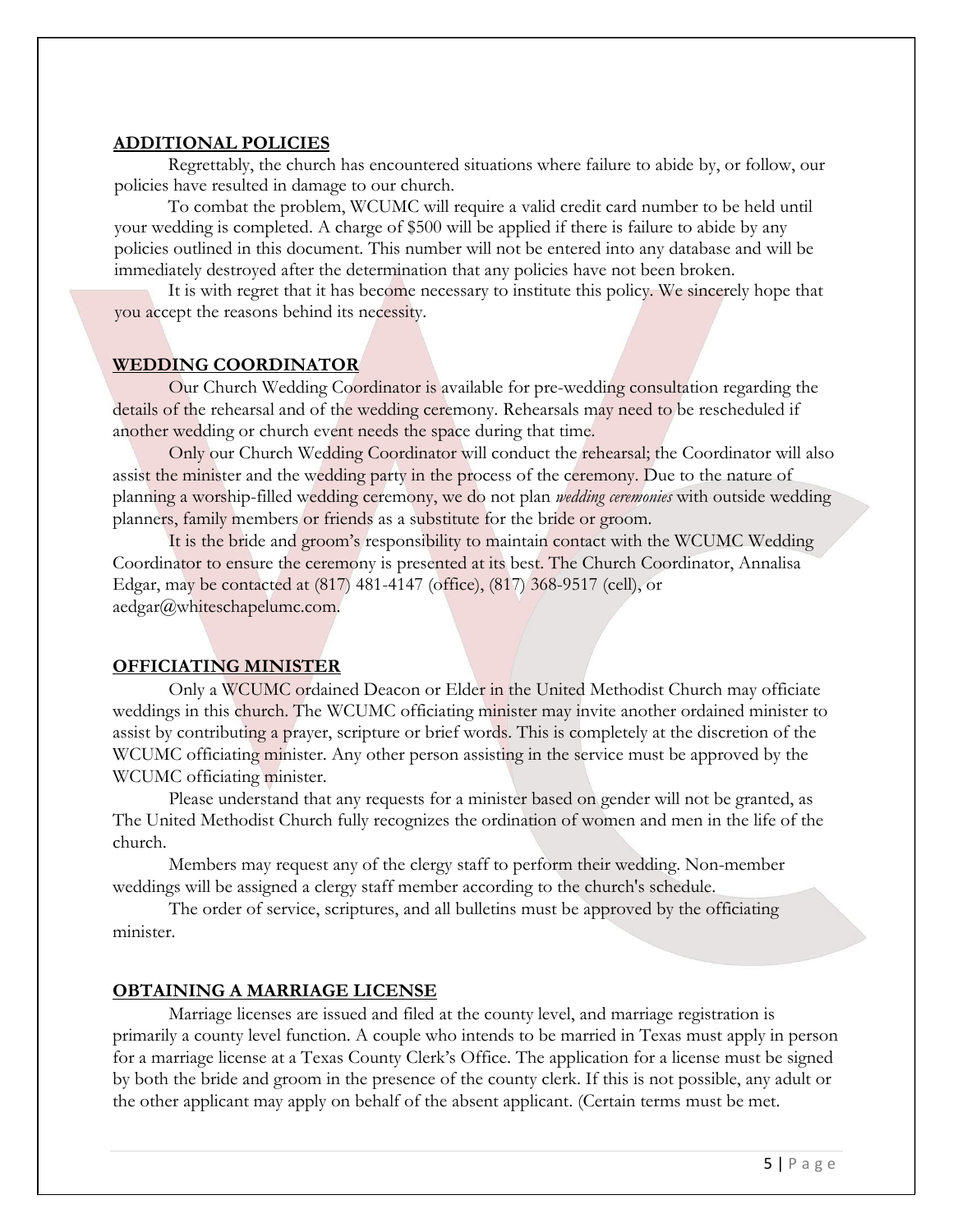Contact your County Clerk for details.) Applications must be filled out and Social Security Numbers and Proof of Age and Identity must be shown. (i.e. Certified Birth Certificate, Drivers License).

As of September 1, 2008, couples who go through the State of Texas approved Marriage Education Class (House Bill 2685) will not have to pay the \$60 State portion of their marriage license fee. They still pay the smaller county portion, which varies by county. The class requirement can be met through **completing** the pre-marital counseling our WCUMC Ministers provide/require.

There must be at least 72 hours between the date and time of issuance of a license and the time the ceremony occurs (i.e., the license must be 72 hours old at the time of the wedding) unless one applicant is on active duty in the armed forces, or a waiver is granted. (See County Clerk for more details.) A marriage license is valid for 90 days; so with the 72-hour waiting period, there is an 87-day period in which the marriage ceremony can take place.

The pastor can only perform weddings in full accordance with the law. Please do not overlook the necessity for careful compliance. The wedding cannot take place without a marriage license. *The license is to be given to the Church Wedding Coordinator at the rehearsal along with an addressed envelope.* 

#### **MUSIC**

The wedding is a service of worship at which a man and a woman come to unite their lives in the presence of God and in the company of those dearest to them. The music for their wedding should reflect this Christian joy. Our organists/pianists are familiar with a wide variety of literature and will be happy to assist the bride and groom in finding sacred music which reflects the couple's unique feelings yet upholds the integrity of the worship service. All musical selections will be discussed with and approved by the officiating minister and/or the Church Wedding Coordinator. **Only the staff organists of this church shall play the church's organs**. The Church Wedding Coordinator will be happy to arrange for one of our excellent vocal soloists at an additional fee, if desired. If the bride or groom asks a friend to sing at the wedding, a rehearsal time can be arranged with the musician. If our staff musician is to accompany a soloist, the soloist must have the music prepared and submitted to the WCUMC staff musician at least four (4) weeks before the scheduled rehearsal. Staff musicians do not attend rehearsals, as the music details are planned at an earlier conference.

#### **REHEARSALS**

Rehearsals will be conducted exclusively by our staff Church Wedding Coordinator, in cooperation with the officiating minister, if he or she is present. Members of the wedding party are reminded that throughout the entire rehearsal they are in a holy place dedicated to the worship of God. Wedding parties and guests are expected to dress and act accordingly. Rehearsals must begin promptly and proceed in a dignified manner. Rehearsal may be moved or cancelled due to other church events/weddings being schedule during that time.

Punctuality is imperative for a thorough rehearsal. If a wedding party is over 15 minutes late to a rehearsal, it may result in the cancellation of the rehearsal.

Rehearsals are held on the day preceding the ceremony and forty-five (45) minutes are allowed for each. Rehearsal times are subject to the Church Wedding Coordinator.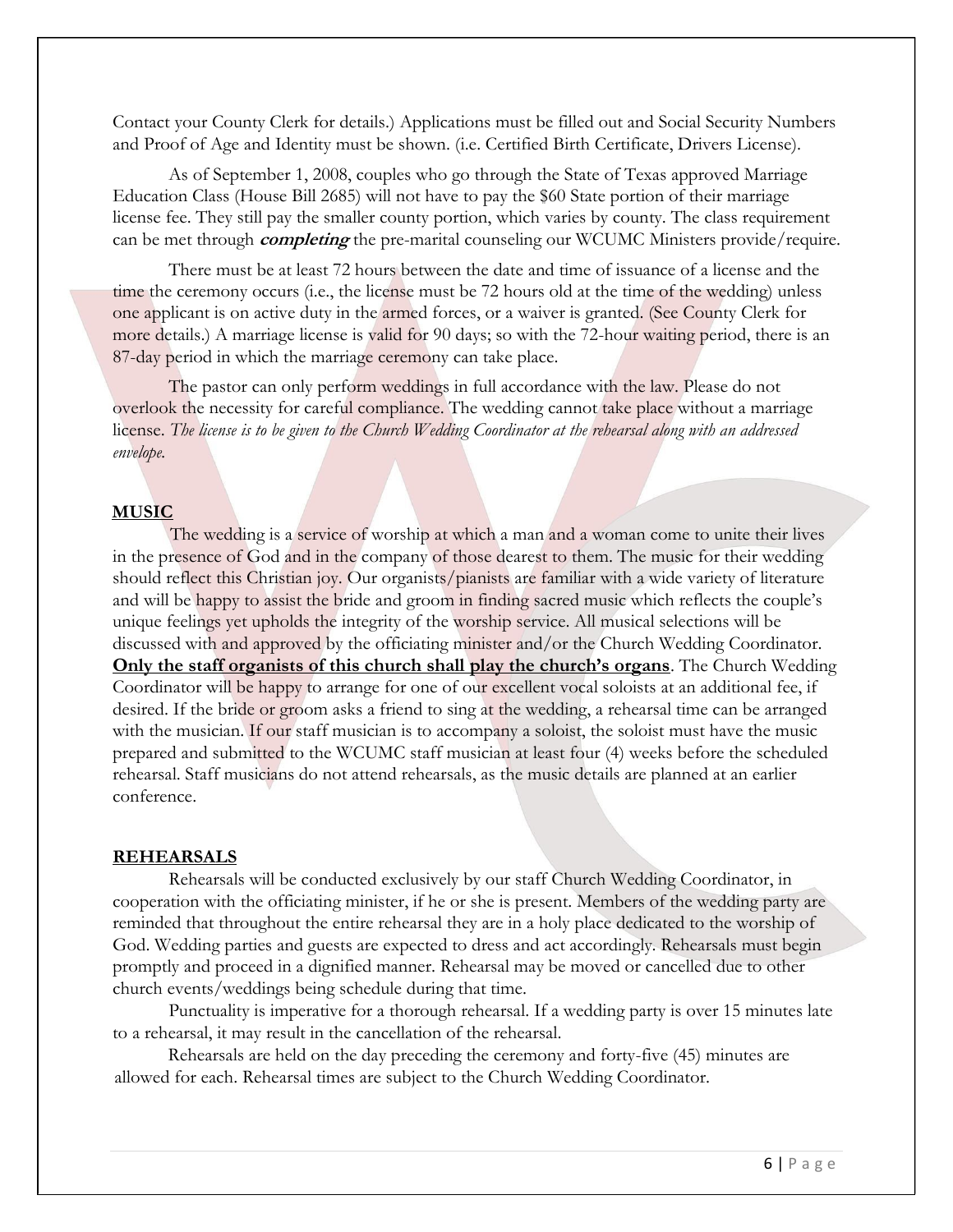Rehearsals are usually unnecessary if the wedding attendants do not exceed one each for the bride and groom. These plans can be arranged with our Church Wedding Coordinator. **Staff musicians do not attend rehearsals, as the music details are planned at an earlier conference.** 

#### **DECORATIONS IN THE SANCTUARY**

White's Chapel United Methodist Church uses particular sets and decorations in conjunction with the Sunday worship themes in our sanctuary. These items shall remain in place for sanctuary weddings.

#### **WEDDING DECOR**

The WCUMC Facilities may be decorated by a responsible florist who will be held responsible for any damage to church property and its immediate correction and to ensure that the items brought in will be removed immediately following the wedding ceremony. There is no overnight storage.

Candelabrums may be used in your decorating. These candles must be either votive candles or cylinders containing candles on a spring. Due to past wax damage WAX TAPERS ARE NOT PERMITTED. Bows with or without small greenery or flowers may be hooked or tied **(NO TAPE)** to the ends of the pews.

A unity candle on its own stand may be used. **Protective floor covering must be used under all candles placed in the Sanctuary, as even the wax from metal cylinders has been known to drip to some extent.** Furniture may not be moved. Only silk flower petals may be thrown. The center aisle must be available for guest seating and may not be roped off.

NO TACKS, PINS, GLUE, NAILS OR TAPE OF ANY KIND MAY BE USED TO FASTEN ANY DECORATION TO THE FURNITURE OR BUILDING.

The bridal couple and florists will be held responsible for any damage done to the building and/or furniture and are responsible for cleaning wax from floor and furniture should an accident occur. Failure to do so, as well as failure to remove all non-expendable decorations immediately after the wedding, may result in forfeiture of participating in future weddings at White's Chapel.

#### **WEDDINGS DURING ADVENT AND LENT**

The church campus is decorated beginning with the first Sunday of Advent. Christmas greenery, poinsettias, etc. are used. Once these decorations are in place, they are not to be removed. Additional floral arrangements are not needed.

Likewise, the campus of WCUMC is decorated with the first Sunday of Lent. Greenery is used. Once the decorations are in place, they are not to be removed. Please discuss arrangements with our Church Wedding Coordinator so you will understand these special decorations.

#### **PHOTOGRAPHY / VIDEOGRAPHY**

In order to maintain the integrity of the worship experience, proper camera placement is imperative. The Sanctuary, Grace Chapel and Walton Chapel have very specific guidelines for when and where photographs may be taken. Please consult the WCUMC Wedding Coordinator for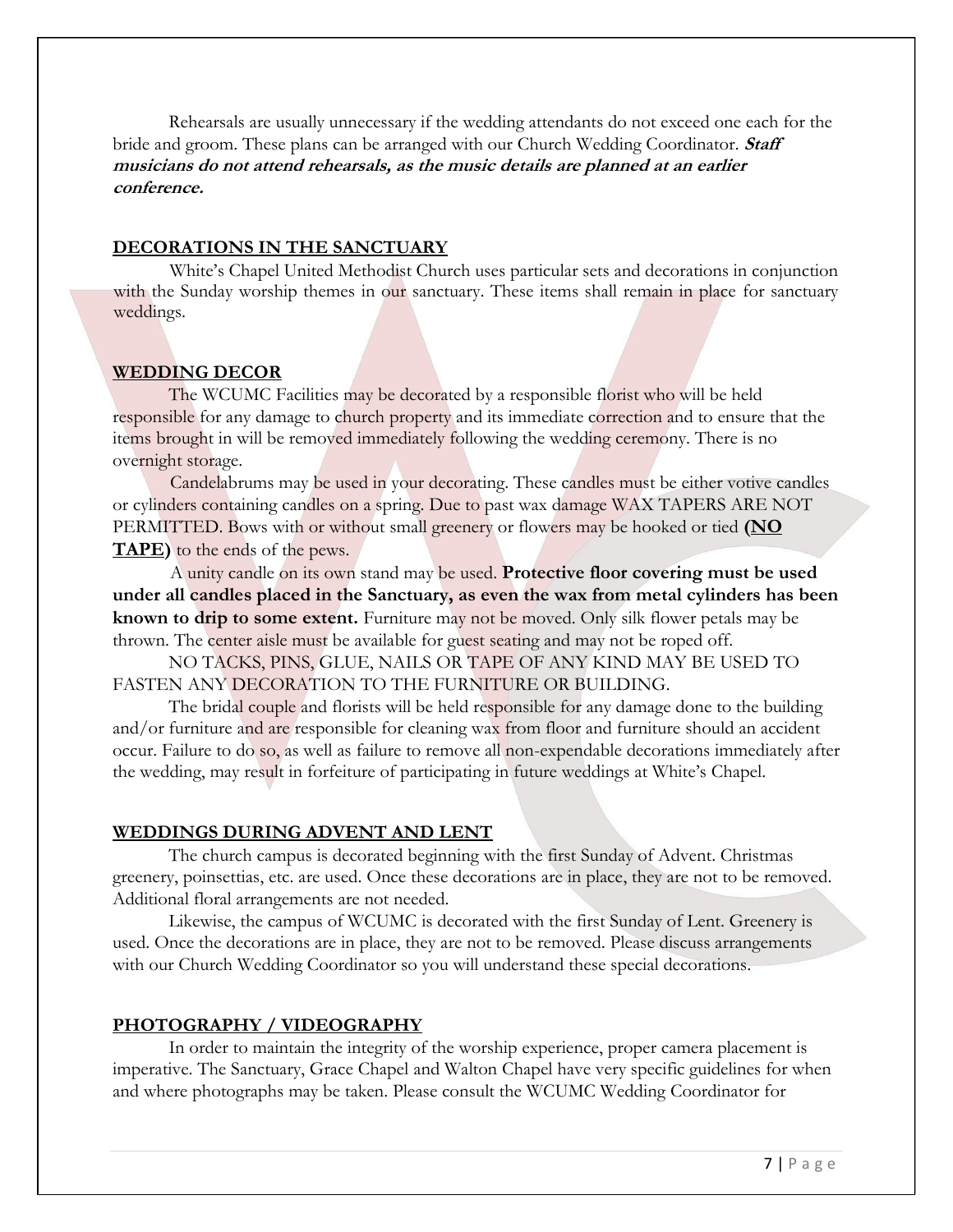direction and guidance. Failure to do so may result in forfeiture of participating in future weddings at White's Chapel.

#### **MISCELLANEOUS**

Smoking in White's Chapel United Methodist Church is strictly forbidden. ALCOHOLIC BEVERAGES OR DRUGS OF ANY KIND ARE FORBIDDEN ANYWHERE ON THE PREMISES. This includes the parking lots and dressing rooms. The officiating minister may refuse to perform a wedding at which a member of the wedding party is under the influence of alcohol or drugs. It is the responsibility of the persons planning for the wedding to see that all members of the wedding party are informed concerning these matters. In addition, the carrying of firearms is strictly prohibited. **RICE, BIRD SEED OR CONFETTI MAY NOT BE THROWN.**

#### **RESPONSIBILITY FOR SAFEKEEPING PERSONAL ITEMS**

Every possible effort will be made to protect personal items such as wedding dresses, purses, etc. However, THE CHURCH CANNOT BE RESPONSIBLE FOR SUCH ITEMS IF LOST, STOLEN OR DAMAGED. It is imperative that money, jewelry and other valuables not be left unattended in the bride's room but entrusted to a reliable person of the family's choice, or preferably, not be brought into the church at all.

#### **UNITED METHODIST BOOK OF DISCIPLINE**

All weddings at White's Chapel United Methodist Church must fall in accordance with the United Methodist Church Book of Discipline.